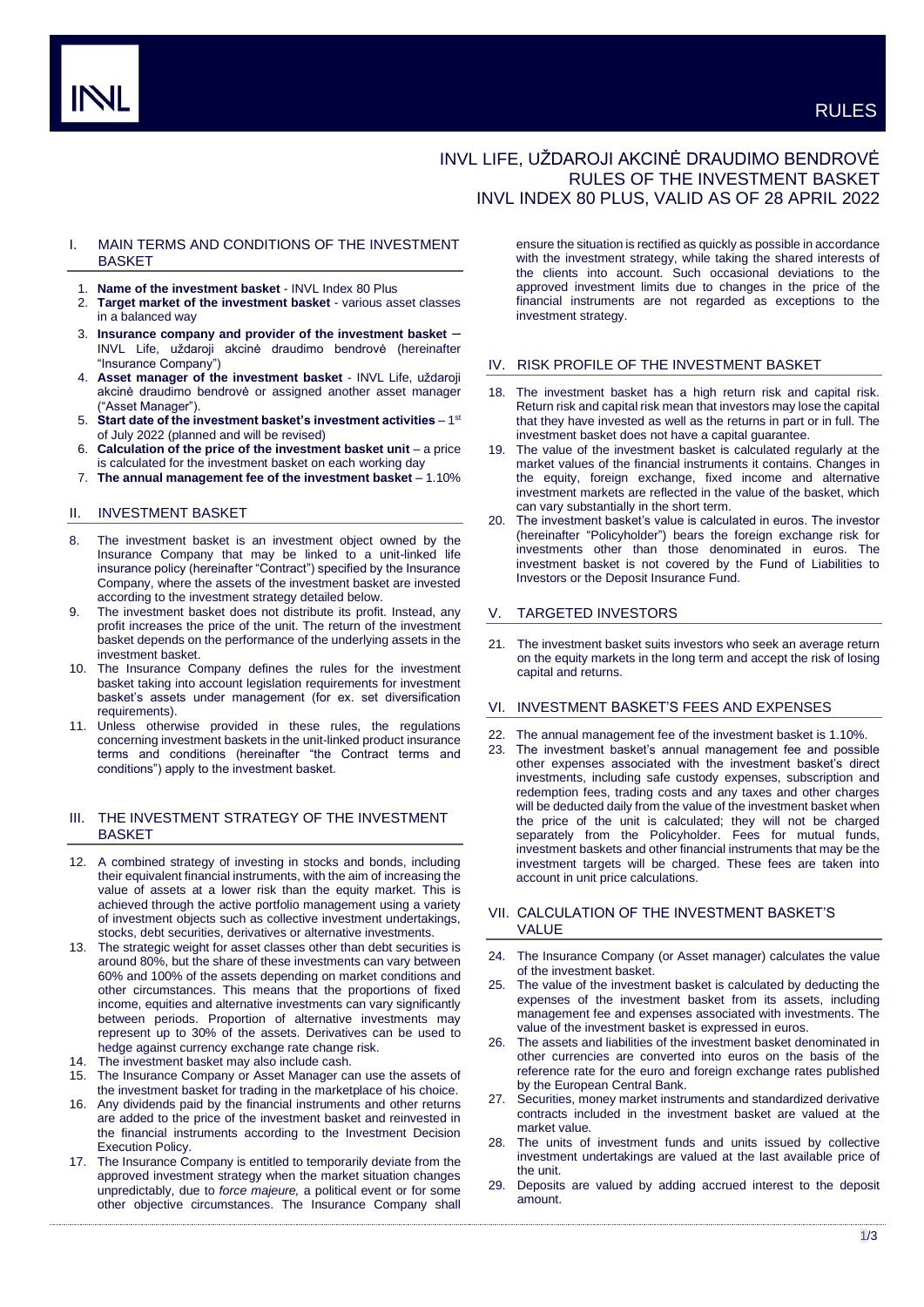- 30. Other financial instruments and investment objects, as well as financial instruments and investment objects whose current market value is not known, are assessed using objective criteria. A more detailed valuation of financial instruments and investment objects is specified in the Insurance Company's internal valuation methodology for investment objects.
- 31. A value is calculated for the investment basket for the days those Lithuanian banks are generally open (working days). Based on any changes, market disturbances or other similar reasons possibly affecting the investment basket's investments, the Insurance Company (Asset Manager) can interrupt the calculation of the investment basket's value until the calculation of the value can be carried out normally.

# VIII. CALCULATION OF THE UNIT PRICE OF THE INVESTMENT BASKET

- 32. The price of the investment basket unit is calculated by dividing the value of the basket by the number of investment basket units in circulation.
- 33. The unit price of the investment basket may be divided into fractions. The number of investment basket's units and the unit price are rounded to 4 decimal places. The unit price of the investment basket is expressed in euros. The latest unit price of the investment basket is available from the Insurance Company and on the Insurance Company's website.

### IX. LINK BETWEEN INVESTMENT DIRECTION AND CONTRACTAND ASSOCIATED RESTRICTIONS

- 34. Investment basket is linked to the Contract only for the purpose of calculation of capital accumulated in the Contract.
- The subscription of the investment basket's units means tying a new payment after corresponding fees deduction under the customer's Contract or of already existing savings to the price of the investment basket's unit. The redemption of the investment basket units means the withdrawal of the Contract's savings tied to the investment basket or their transference to another investment basket.
- 36. The Insurance Company is entitled to refuse to execute the Policyholder's investment order due to linking the Contract with the investment basket. The Insurance Company has the right to limit the number of investment baskets selected in the Contract, the combination with other investment baskets offered by the Insurance Company or to determine the minimum number of units or the minimum amount in euros that may be linked to the Contract at any time.
- 37. The redemption price of the investment basket unit coincides with the price of the unit.
- 38. Investment assignments are executed in the order in which they are submitted.
- 39. The investment assignment can only be cancelled with the approval of the Insurance Company.
- 40. The Insurance Company is entitled to restrict investment basket unit redemptions and subscriptions due to market disturbances or other similar reasons, or if the restriction is deemed necessary to protect the interests of other Policyholders. Such a situation can arise, for example, due to a market disturbance, as a result of which the valuation and realization of the Investment Basket's investments and value calculation of the Investment Basket cannot be carried out reliably.
- 41. Investment risk borne by Policyholder as well covers such situations when investment basket unit redemptions and subscriptions are temporarily or permanently suspended by Insurance Company, Asset manager or state institution, as well as cases of suspension of investment basket unit valuation (unit price is not calculated on a particular day and it is determined later). In such cases investment unit price is calculated, Policyholder's investment orders or other transactions in respect to the Contract are executed as soon as subscription/redemption of investment units is reopened and unit price available.
- 42. The Insurance Company is entitled to change the Asset Manager of the investment basket and make changes to the rules of the investment basket. Changes are reported on the Insurance Company's website.

# X. TERMINATION OF THE INVESTMENT BASKET

43. The Insurance Company is entitled to terminate the investment basket or to merge it with other investment basket, owned by the Insurance Company. Policyholders' notification procedure is set in the Contract terms and conditions.

### XI. OWNERSHIP OF AND RIGHTS TO THE INVESTMENT BASKET AND ITS UNITS

44. The Policyholder or beneficiaries do not have title or other rights to the investment basket or to its units linked to the Contract. The Insurance Company holds the title to the units of the basket and the financial instruments belonging to the basket linked to the Contract.

# XII. TAXES AND PAYMENTS TO AUTHORITIES

- 45. If the investment basket or financial instruments in the basket are subject to direct or indirect taxes under a law or an order issued, or other fees imposed by the authorities, and which are payable by the Insurance Company, the Insurance Company is entitled to charge the corresponding sum from the investment basket's asset.
- The investment basket's financial instruments may be subject to tax costs, which affect the price of the financial instrument's or investment basket's value.

#### XIII. RISKS ASSOCIATED WITH THE INVESTMENT BASKET

#### 47. **MARKET RISK**

Financial instruments are affected by market risk, i.e. risk which is caused by general economic development, in other words factors that affect the overall performance of companies operating on the markets and/or that the value of the investment changes as a result of changes in the economic outlook.

#### 48. **RETURN RISK**

The performance of the investment basket is dependent on the performance of the target market, which may vary during the investment period. No guarantees can be made concerning the performance of the target market. The past performance of investments is no guarantee of future performance. Investing in the investment basket is not the same as investing directly in the target market.

### 49. **INTEREST RATE RISK**

Interest rate risk results from the value of the investment basket changing due to a change in the market interest rates.

### 50. **CREDIT RISK**

Credit risk means a loss or the weakening of the financial position because the issuer of a security or other debtor fails to meet his or her obligations. If the credit risk materializes, the investor bears the risk of losing the investment entirely or in part.

### 51. **COUNTERPARTY RISK**

Counterparty risk arises due to the other party in a financing or derivative contract and materializes if the counterparty is unable or unwilling to meet his or her obligations. If the counterparty risk materializes, the market value of the contract concluded with the counterparty is subject to risk. The investor bears the risk of losing the investment entirely or in part if the counterparty risk materializes due to the insolvency of the derivative counterparty prior to the redemption of the investment.

#### 52. **FOREIGN EXCHANGE RISK**

If the financial instruments include investments other than euro denominated investments, changes in exchange rates may affect the performance of the financial instrument.

#### 53. **LIQUIDITY RISK**

The markets' liquidity risk means that investments cannot be or cannot easily be realized or covered at the current market price or that a value cannot be determined for the investments due to the markets' lack of depth or because the markets are not working due to disturbance. The value of an investment may need to be defined